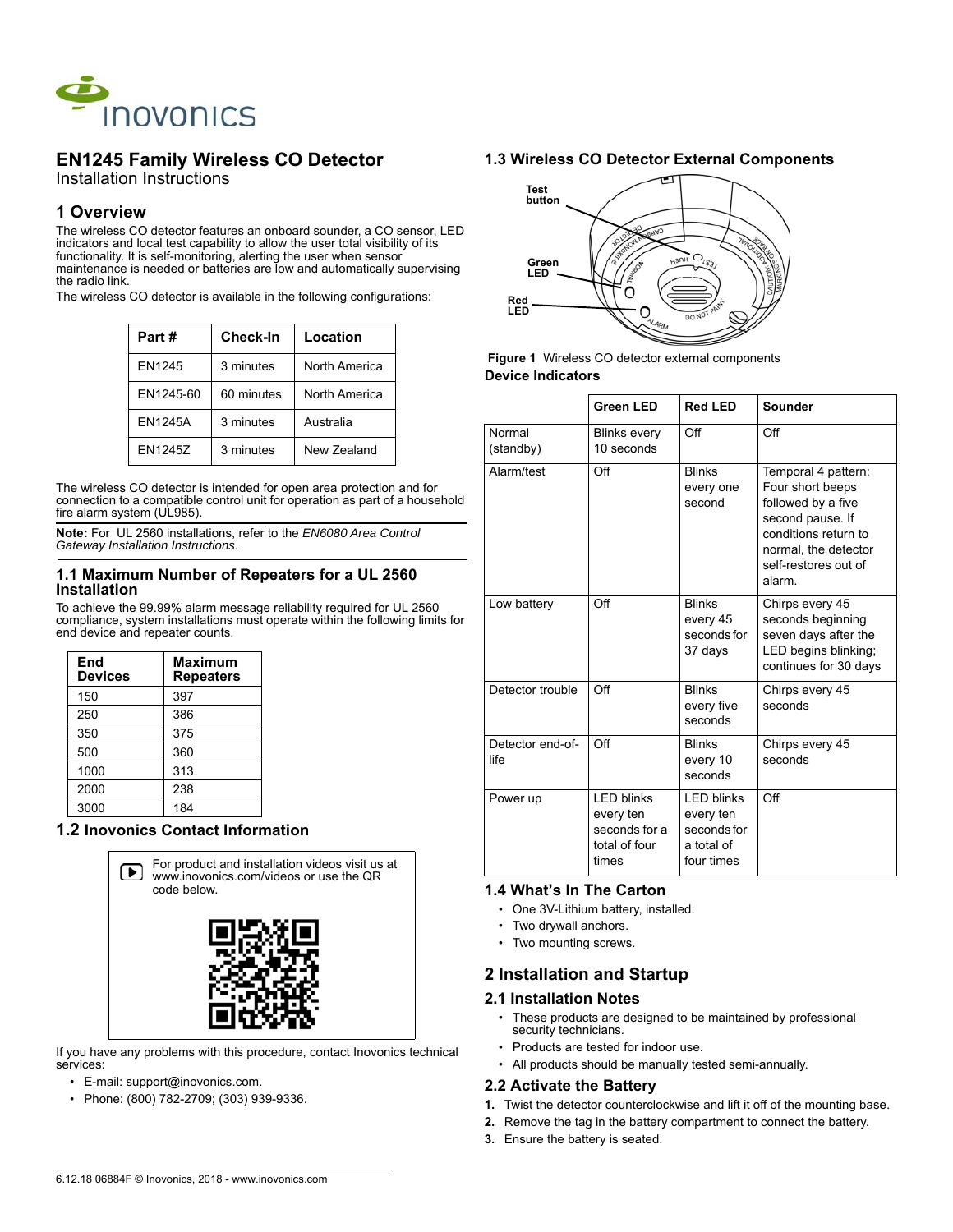### **2.3 Register the Wireless CO Detector**

The wireless CO detector must be registered to function in your EchoStream system. Transmitters must be registered with the system in order to be monitored and supervised. EN1245, EN1245A and EN1245Z wireless CO detectors send a check-in message every three minutes; EN1245-60 wireless CO detectors send a check-in message every 60 minutes.

**Note:** For UL 2560 installations, transmitters must have a minimum checkin time of 60 minutes.

Refer to your receiver, network coordinator or control panel manual for registration instructions. Inovonics recommends all EchoStream transmitters be supervised.

**4.** When prompted to register the device, remove and reinstall the battery per section 6.1, "Replace the Battery" on page 4.

### **2.4 Mount the Wireless CO Detector.**



CARBON MONOXIDE ALARM<br>LOCATION FOR MULTI-LEVEL RESIDENCE

 **Figure 2** CO detector placement in multi-level residence

Choose a location for the wireless CO detector, paying attention to the following guidelines.

- Do install:
	- Within 10 feet of all sleeping areas. • On every floor of the building.
	- In every room that contains a fuel-burning appliance

**Note:** If the room with a fuel-burning appliance is not normally used, such as a boiler room, the detector should be placed just outside the room so that the alarm can be more easily heard.

**Warning:** In order to comply with FCC RF exposure requirements, a 7.87" (20 cm) distance must be maintained between all persons and the wireless CO detector.

#### Do not install:

- Within 10 feet of any cooking appliance.
- Directly above a sink, cooker, stove or oven.
- Next to a door or window that would be affected by drafts.
- Near an extractor fan or air vent.
- Outside.
- In any environment that does not comply with the detector's environmental specifications.
- In or below a cupboard.
- Where air flow would be obstructed by curtains or furniture.
- Where dirt or dust could collect and block the sensor.
- Where the detector could be knocked, damaged, or inadvertently removed.

• To removable ceiling panels. Attach the detector across panel support as shown in Figure 3.



 **Figure 3** Mount the CO detector across ceiling panel support

**Caution:** Airborne dust particles can enter the detector. Inovonics recommends removing CO detectors before beginning construction or any other dust-producing activity. Carbon monoxide detectors are not to be used with detector guards unless the combination has been evaluated and found suitable for that purpose.

- **5.** Referring to figure 4, use the included mounting screws and dry wall anchors to mount the wireless CO detector.
- **6.** Referring to figure 4, fit the detector inside the base by aligning it such that the detector's alignment notch is slightly offset from mounting base's tamper release tab.
- **7.** Turn the detector in a clockwise direction until it clicks into place.



 **Figure 4** Mounting the wireless CO detector

**8.** Refer to section 3, "Test the Wireless CO Detector" to test the wireless CO detector.

## **3 Test the Wireless CO Detector**

There are two ways to test the wireless CO detector sensor: The system test and CO test. Both tests should be performed at least semi-annually per NFPA 720.

The wireless CO detector should also be tested after initial registration, as well as each time the battery is replaced.

**Caution:** Performing a system or a CO test will transmit an alarm signal.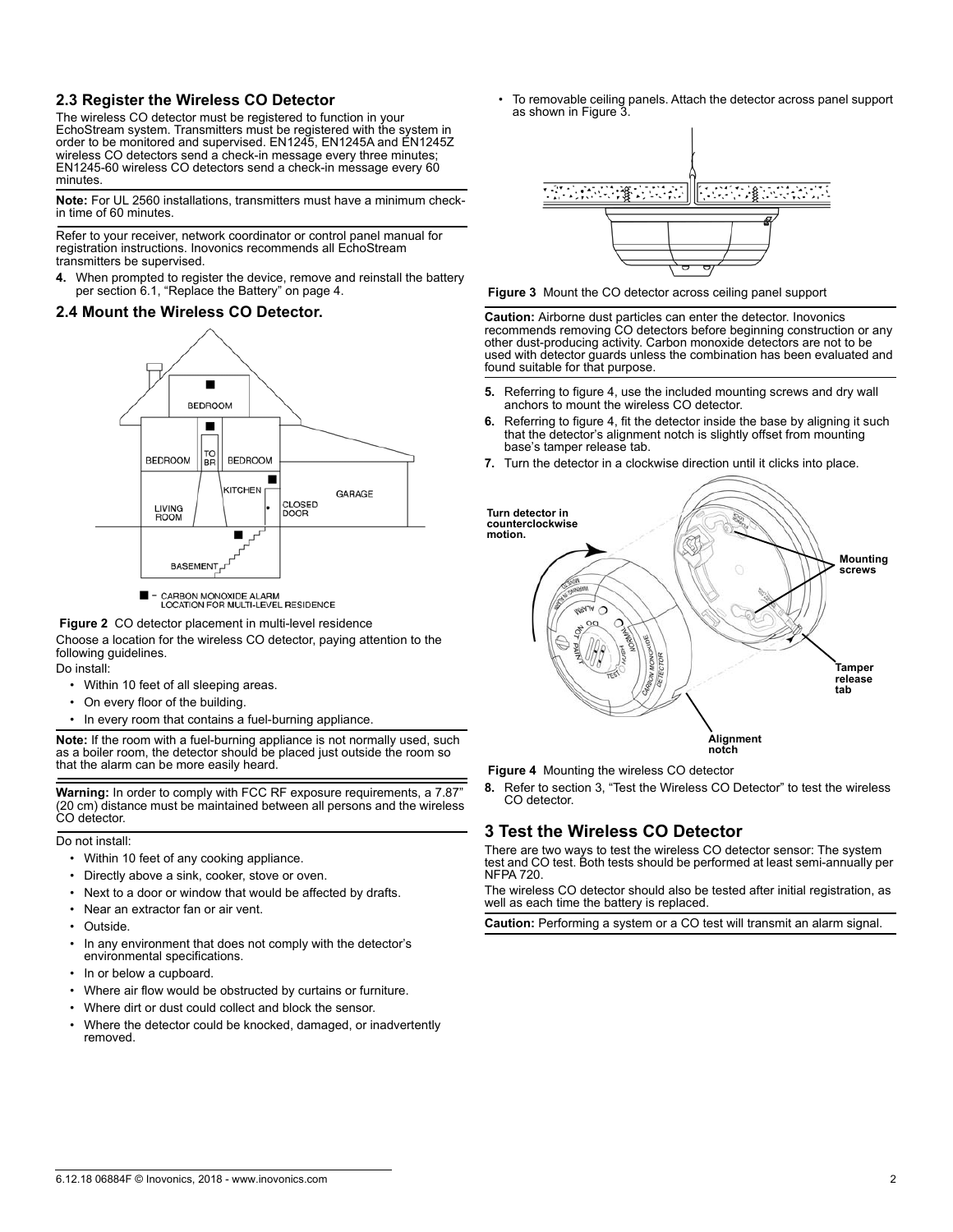### **3.1 System Test**

**Note:** When the CO detector is in low battery or end-of-life mode, the test button will not generate an alarm test signal.

**1.** Use a small screwdriver or Allen key with maximum diameter of 0.18" to push and hold the recessed test button for a minimum of five seconds before releasing.



 **Figure 5** Press and hold the recessed test button

**2.** Ensure the sounder activates, the red LED lights briefly, and the control panel, serial receiver or network coordinator receives a test signal, followed a few seconds later by a restoral.

#### **3.2 CO Test**

- **1.** Use a small screwdriver or Allen key with maximum diameter of 0.18" to push and hold the recessed test button for one to four seconds.
- The green LED should begin to blink rapidly to indicate the CO detector is in CO test mode.
- **2.** Spray a small amount of CO agent, such as Solo C6 Carbon Monoxide Detector Tester Aerosol, within 1/4" of the gas entry ports.
- **3.** Ensure the sounder activates, the red LED lights briefly, and the control panel, serial receiver or network coordinator receives an alarm, followed a few seconds later by a restoral.

## **4 Operation**

### **4.1 Carbon Monoxide Gas and Detection**

This CO detector is designed for indoor use only. Do not expose it to rain or moisture. Do not drop the detector or subject it to other physical shock. Do not open or tamper with the detector as this may cause it to malfunction. The detector will not protect against the risk of carbon monoxide poisoning if not properly installed.

**Note:** The detector will only indicate the presence of carbon monoxide gas in the vicinity of the detector itself. Carbon monoxide gas may be present in other areas.

This CO detector is not:

Designed to detect smoke, fire or any gas other than carbon monoxide

- A substitute for the proper servicing of fuel-burning appliances or the sweeping of chimneys.
- To be used on an intermittent basis, or as a portable alarm for the spillage of combustion products from fuel-burning appliances or chimneys.

Carbon monoxide gas is a highly poisonous gas which is released when fuels are burned. It is invisible, has no smell and is therefore impossible to detect with the human senses. Under normal conditions in a room where fuel burning appliances are well maintained and correctly ventilated, the amount of carbon monoxide released into the room by such appliances should not be dangerous.

### **4.2 Symptoms of Carbon Monoxide Poisoning**

Carbon monoxide bonds to the hemoglobin in the blood and reduces the amount of oxygen being circulated in the body. The following symptoms are related to carbon monoxide poisoning and should be discussed with all people in the facility:

- Mild exposure: Slight headache, nausea, vomiting, fatigue (often described as flu-like symptoms).
- Medium exposure: Sever throbbing headache, drowsiness, confusion, fast heart rate.
- Extreme exposure: Unconsciousness, convulsions, cardio respiratory failure, death.

Many causes of reported carbon monoxide poisoning indicate that while victims are aware that they are not well, they become so disoriented that they are unable to save themselves by either exiting the building or calling for assistance.

#### Also, young children and pets may be the first to be affected.

#### **4.3 Alarm Thresholds**

Alarm thresholds are as follows:

| Parts per million | Detector response time, min. |
|-------------------|------------------------------|
| $30 \pm 3$ ppm    | No alarm within 30 days      |
| $70 \pm 5$ ppm    | 60-240                       |
| $150 \pm 5$ ppm   | $10 - 50$                    |
| $400 \pm 10$ ppm  | $4 - 15$                     |

### **4.4 In the Case of an Alarm**

Actuation of your CO alarm indicates the presence of carbon monoxide (CO), which can cause injury or death.

Individuals with medical problems may consider using warning devices which provide audible and visual signals for carbon monoxide concentrations under 350ppm.

What to do if the carbon monoxide detector goes into alarm:

- **1.** Immediately move to fresh air, outdoors or by an open window. Check that all persons are accounted for.
- **2.** Call your local fire department from a phone in an area where the air is safe. Do not reenter the premises nor move away from the open door/ window until emergency service responders have arrived.
- **3.** Once you are sure the area is safe, push the CO detector's test button to silence the alarm.

If your detector reactivates within a 24-hour period, repeat steps 1 through 3 and call a qualified appliance technician to investigate possible sources of CO from fuel burning equipment and appliances, and check for proper operation of this equipment. If problems are identified during this inspection, have the equipment serviced immediately. Note any combustion equipment not inspected by the technician and consult the manufacturer's instructions, or contact the manufacturers directly, for more information about CO safety and this equipment. Make sure that motor vehicles are not, and have not been, operating in an attached garage or adjacent to the residence.

**Caution:** This detector should be tested and maintained regularly following National Fire Protection Association (NFPA) 720 requirements. This detector should be fully tested at least once per month.

### **4.5 CO Technology Limitations**

The EN1245 uses an electrochemical CO sensing element, and therefore has certain performance limitations. The CO sensing element has a typical life of ten years from the date of manufacture, and while the product has a timer to create a trouble condition after ten years of operating, the date code of the product, rather than the timer, should determine when the product is replaced.

The CO sensing element has a carbon filter that provides resistance to false alarms caused by cross-interference gasses, but the filter can be saturated, and so the product should not be installed in locations where high concentrations of these gasses are present. Cross-interference gasses include, but are not limited to: Methane, Butane, Heptane, Ethyl Acetate, Isopropyl Alcohol, Carbon Dioxide, Ammonia, Ethanol, Toluene, Trichloroethane, and Acetone. Only a cloth moistened with water should be used to clean the EN1245 housing.

The movement of gases into the sensing element can be impaired if a sealant blocks the porous surface of the CO sensor. The EN1245 should not be exposed to aerosol products such as furniture polish, paint or varnish that can coat the CO sensing element and render it inoperative.

### **5 Maintenance**

Occasionally clean the outside casing with a clean water-moistened cloth. Ensure that the holes on the front of the alarm are not blocked with dirt and dust. Do not paint, and do not use cleaning agents, bleach, or polish on the detector.